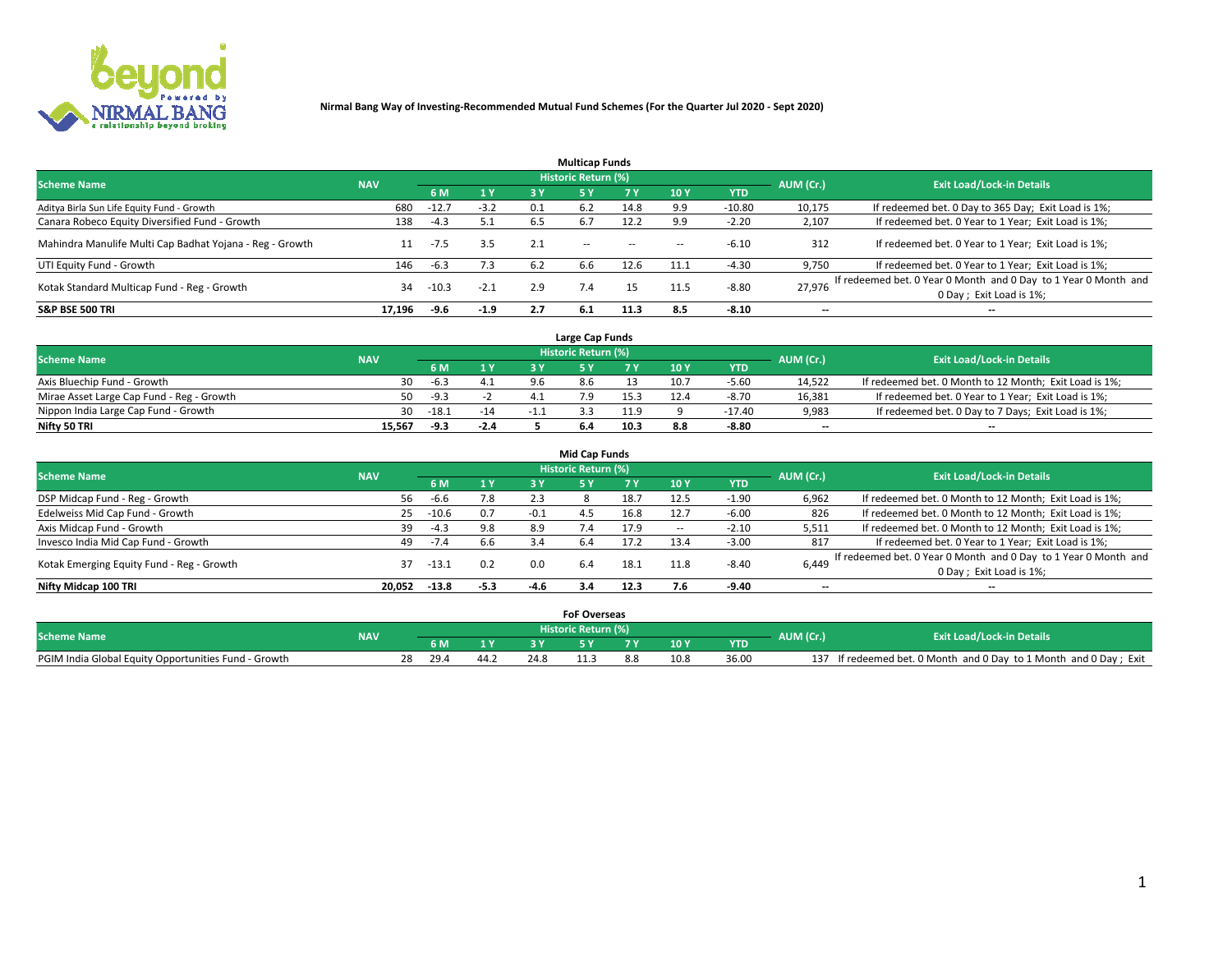

|                                                  |            |         |        |     | Large & Midcap             |      |      |            |                          |                                                      |
|--------------------------------------------------|------------|---------|--------|-----|----------------------------|------|------|------------|--------------------------|------------------------------------------------------|
| <b>Scheme Name</b>                               | <b>NAV</b> |         |        |     | <b>Historic Return (%)</b> |      |      |            | AUM (Cr.)                | <b>Exit Load/Lock-in Details</b>                     |
|                                                  |            | 6 M     | 1 Y    |     |                            | 7 V  | 10Y  | <b>YTD</b> |                          |                                                      |
| Mirae Asset Emerging Bluechip Fund - Growth      | 55         | $-7.6$  | 4.8    |     |                            | 23.7 | 18.: | -5.20      | 9,834                    | If redeemed bet. 0 Year to 1 Year; Exit Load is 1%;  |
| Canara Robeco Emerging Equities - Growth         | 93         | -6.6    | 3.9    | 2.4 | 8.3                        | 21.3 | 15.4 | $-3.70$    | 5,162                    | If redeemed bet. 0 Year to 1 Year; Exit Load is 1%;  |
| Principal Emerging Bluechip Fund - Growth        | 101        | $-9.1$  | 2.5    |     |                            | 18.1 | 12.5 | $-6.20$    | 1,918                    | If redeemed bet. 0 Day to 365 Days; Exit Load is 1%; |
| Invesco India Growth Opportunities Fund - Growth | 33         | $-10.8$ | 0.3    | 37  | 6.2                        |      | 10.5 | $-9.10$    | 2,498                    | If redeemed bet. 0 Year to 1 Year; Exit Load is 1%;  |
| Sundaram Large and Mid Cap Fund - Reg - Growth   | 32         | $-14.9$ | $-3.8$ |     | 6.2                        | 13.2 | 8.7  | $-13.00$   | 1,113                    | If redeemed bet. 0 Day to 365 Days; Exit Load is 1%; |
| NIFTY Large Midcap 250 TRI                       | 6.852      | $-10.1$ | $-1.2$ | 1.9 | 6.5                        | 13.3 | 9.5  | -7.60      | $\overline{\phantom{a}}$ | $- -$                                                |

|                                                     |            |         |        |      | <b>Focused Funds</b>       |      |        |            |                          |                                                        |
|-----------------------------------------------------|------------|---------|--------|------|----------------------------|------|--------|------------|--------------------------|--------------------------------------------------------|
| <b>Scheme Name</b>                                  | <b>NAV</b> |         |        |      | <b>Historic Return (%)</b> |      |        |            | AUM (Cr.)                | <b>Exit Load/Lock-in Details</b>                       |
|                                                     |            | 6 M     | 1 V    |      |                            |      | 10 Y   | <b>YTD</b> |                          |                                                        |
| Axis Focused 25 Fund - Growth                       | 28         | $-9.2$  | 2.8    |      |                            | 13.5 | $\sim$ | $-7.90$    | 10,399                   | If redeemed bet. 0 Month to 12 Month; Exit Load is 1%; |
| ICICI Prudential Focused Equity Fund - Ret - Growth | 30         | 0.1     |        |      |                            | 10.4 |        | 2.70       | 681                      | If redeemed bet. 0 Year to 1 Year; Exit Load is 1%;    |
| SBI Focused Equity Fund - Growth                    | 142        | $-10.0$ | 0.1    | -6.3 |                            |      | 14.1   | $-7.5C$    | 8,962                    | If redeemed bet. 0 Year to 1 Year; Exit Load is 1%;    |
| S&P BSE 500 TRI                                     | 17.196     | -9.6    | $-1.9$ |      |                            | 11.3 |        | -8.10      | $\overline{\phantom{a}}$ | $- -$                                                  |

| <b>Small Cap Funds</b>       |       |                                                |       |       |     |  |                 |            |       |                                                     |  |  |
|------------------------------|-------|------------------------------------------------|-------|-------|-----|--|-----------------|------------|-------|-----------------------------------------------------|--|--|
| <b>Scheme Name</b>           |       | Historic Return (%)<br>AUM (Cr.)<br><b>NAV</b> |       |       |     |  |                 |            |       | <b>Exit Load/Lock-in Details</b>                    |  |  |
|                              |       | 6 M                                            | 1 Y   |       |     |  | 10 <sub>Y</sub> | <b>YTD</b> |       |                                                     |  |  |
| HDFC Small Cap Fund - Growth |       | $-18.0$                                        | $-17$ | -41   | 4.6 |  |                 | $-13.50$   | 7,511 | If redeemed bet. 0 Year to 1 Year; Exit Load is 1%; |  |  |
| SBI Small Cap Fund - Growth  | 50.   | $-10.5$                                        |       |       |     |  | 16.4            | $-5.70$    | 3,917 | If redeemed bet. 0 Year to 1 Year; Exit Load is 1%; |  |  |
| Nifty Smallcap 100 TRI       | 6.064 | $-20.9$                                        | $-15$ | $-13$ |     |  |                 | $-15.40$   | $- -$ | $- -$                                               |  |  |

| ELSS Schemes (Tax Saving u/s 80-C)           |            |        |      |                            |            |        |        |            |           |                                  |  |  |  |
|----------------------------------------------|------------|--------|------|----------------------------|------------|--------|--------|------------|-----------|----------------------------------|--|--|--|
| <b>Scheme Name</b>                           | <b>NAV</b> |        |      | <b>Historic Return (%)</b> |            |        |        |            | AUM (Cr.) | <b>Exit Load/Lock-in Details</b> |  |  |  |
|                                              |            | 6 M    |      |                            | 5 Y        | 7 Y    | 10Y    | <b>YTD</b> |           |                                  |  |  |  |
| Aditya Birla Sun Life Tax Relief 96 - Growth | 30         | $-7.5$ | 2.2  | 2.3                        | 5.3        | 14.8   | 10.1   | $-6.20$    | 10,101    | Nil                              |  |  |  |
| Axis Long Term Equity Fund - Growth          | 45         | $-9.9$ | 0.8  |                            |            | 16.7   | 14.5   | $-8.80$    | 20,292    | Nil                              |  |  |  |
| Canara Robeco Equity Tax Saver Fund - Growth | 68         | $-2.1$ | 5.7  | 6.8                        |            |        | 10.3   | $-1.00$    | 992       | Nil                              |  |  |  |
| Invesco India Tax Plan - Growth              |            | $-7.0$ |      |                            |            | 14.7   | 11.5   | $-5.40$    | 997       | Nil                              |  |  |  |
| Mirae Asset Tax Saver Fund - Reg - Growth    | 18         | $-8.3$ | 1.4  | 5.5                        | $\sim$ $-$ | $\sim$ | $\sim$ | $-6.60$    | 3,538     | Nil                              |  |  |  |
| S&P BSE 200 TRI                              | 5,588      | $-9.1$ | -1.5 |                            | 6.4        | 11.3   | 8.8    | $-8.10$    | --        | $- -$                            |  |  |  |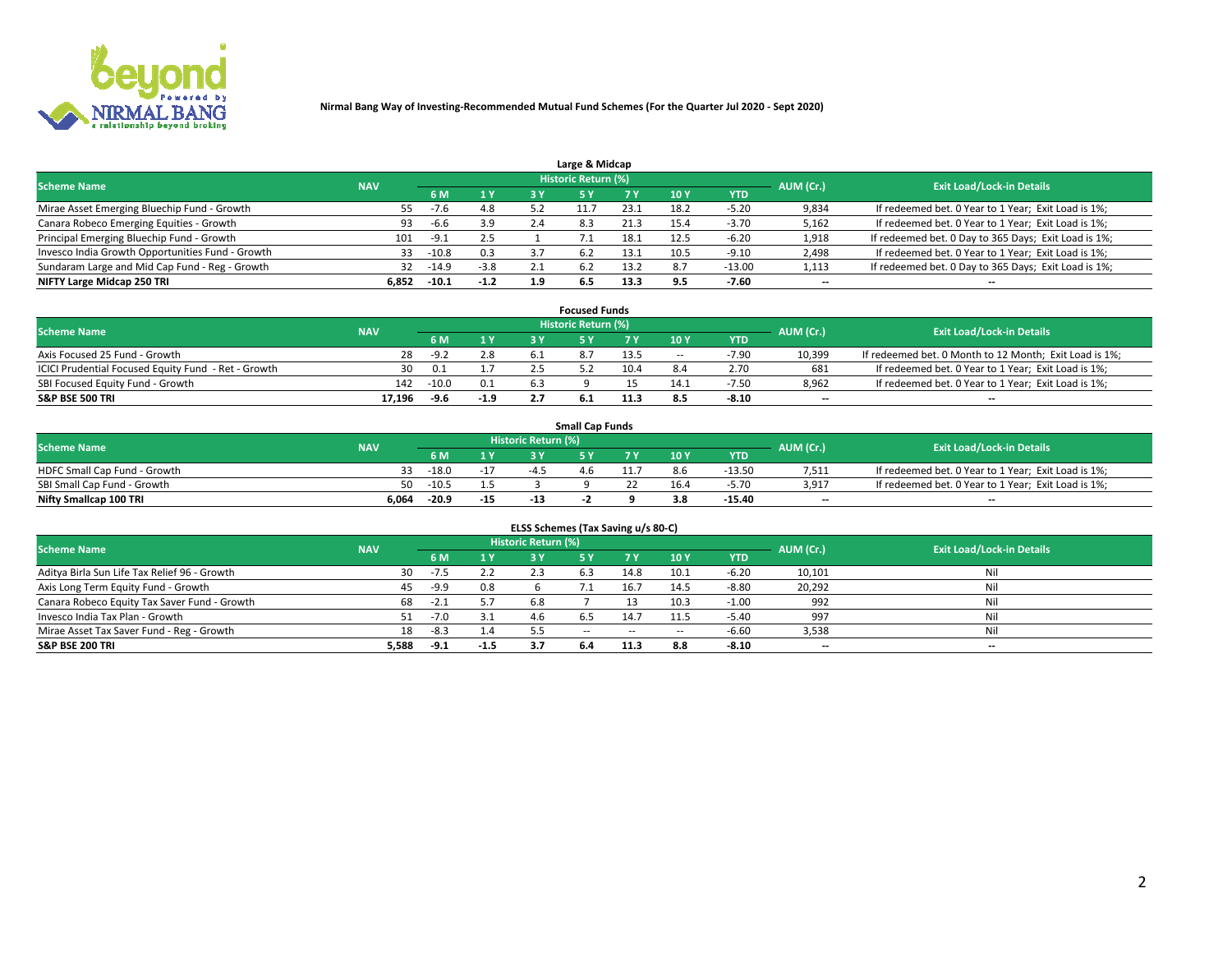

|                                                        |            |            |        |                            | <b>Solution Oriented</b> |      |                          |            |                          |                                                                             |
|--------------------------------------------------------|------------|------------|--------|----------------------------|--------------------------|------|--------------------------|------------|--------------------------|-----------------------------------------------------------------------------|
| <b>Scheme Name</b>                                     | <b>NAV</b> |            |        | <b>Historic Return (%)</b> |                          |      |                          |            | AUM (Cr.)                | <b>Exit Load/Lock-in Details</b>                                            |
|                                                        |            | <b>6 M</b> | 1 Y    | 73 V                       |                          |      | 10Y                      | <b>YTD</b> |                          |                                                                             |
|                                                        |            |            |        |                            |                          |      |                          |            |                          | If redeemed bet. 0 Year to 1 Year; Exit Load is 3%; If redeemed bet.        |
| <b>HDFC Childrens Gift Fund</b>                        | 121        | $-4.9$     |        | 3.5                        |                          | 13.1 | 12.3                     | $-3.20$    |                          | 3,022 1 Year to 2 Year; Exit Load is 2%; If redeemed bet. 2 Year to 3 Year; |
|                                                        |            |            |        |                            |                          |      |                          |            |                          | Exit Load is 1%:                                                            |
| Tata Retirement Savings Fund - Moderate Plan - Reg     | 31         | $-4.8$     | 4.9    | 3.8                        | 7.6                      | 14.4 |                          | $-3.50$    | 1,087                    | If redeemed bet. 0 Month to 61 Month; Exit Load is 1%;                      |
| Tata Retirement Savings Fund - Progressive Plan - Reg  | 29         | -7.5       | 3.2    | 3.7                        | 8.5                      | 13.9 | $\overline{\phantom{a}}$ | $-6.10$    | 728                      | If redeemed bet. 0 Month to 61 Month; Exit Load is 1%;                      |
| Tata Retirement Savings Fund - Reg - Conservative Plan | 22         | 3.3        | 8.1    | 5.5                        |                          |      | --                       | 4.00       | 138                      | If redeemed bet. 0 Month to 61 Month; Exit Load is 1%;                      |
| S&P BSE 200 TRI                                        | 5,588      | $-9.1$     | $-1.5$ | 3.7                        | 6.4                      | 11.3 | 8.8                      | $-8.10$    | $\overline{\phantom{a}}$ | $- -$                                                                       |

|                                                    |            |        |                |                     | <b>Index Fund</b> |      |      |            |                          |                                                      |
|----------------------------------------------------|------------|--------|----------------|---------------------|-------------------|------|------|------------|--------------------------|------------------------------------------------------|
| <b>Scheme Name</b>                                 | <b>NAV</b> |        |                | Historic Return (%) |                   |      |      |            | AUM (Cr.)                | <b>Exit Load/Lock-in Details</b>                     |
|                                                    |            |        | $\sqrt{1}$ $V$ | 2 V                 |                   | 7 V  | 10 Y | <b>YTD</b> |                          |                                                      |
| HDFC Index Fund-NIFTY 50 Plan                      | 101        | -9.9   | $-3.2$         |                     |                   |      |      | $-9.5C$    | 1,622                    | If redeemed bet. 0 Day to 3 Day; Exit Load is 0.25%; |
| ICICI Prudential Nifty Next 50 Index Fund - Growth |            | $-7.9$ | $-0.6$         | - 1                 |                   |      |      | $-6.5C$    | 729                      | Nil                                                  |
| UTI Nifty Index Fund - Growth                      |            | $-9.7$ | $-2.9$         |                     |                   |      |      | $-9.30$    | 2,362                    | Nil                                                  |
| Nifty 50 TRI                                       | 15,567     | -9.3   | $-2.4$         |                     |                   | 10.3 |      | $-8.80$    | $\overline{\phantom{a}}$ | $- -$                                                |

|                                       |            |        |                                           |                            | <b>Contra/Value Fund</b> |      |     |            |                          |                                                     |
|---------------------------------------|------------|--------|-------------------------------------------|----------------------------|--------------------------|------|-----|------------|--------------------------|-----------------------------------------------------|
| <b>Scheme Name</b>                    | <b>NAV</b> |        |                                           | <b>Historic Return (%)</b> |                          |      |     |            | AUM (Cr.)                | <b>Exit Load/Lock-in Details</b>                    |
|                                       |            |        | $\blacktriangleleft$ $\blacktriangledown$ |                            |                          | 7 V  | 10Y | <b>YTD</b> |                          |                                                     |
| Invesco India Contra Fund - Growth    | 48         | -5.5   |                                           |                            |                          |      |     | $-2.70$    | 4,662                    | If redeemed bet. 0 Year to 1 Year; Exit Load is 1%; |
| UTI Value Opportunities Fund - Growth | 60         | $-9.3$ |                                           |                            |                          |      |     | $-6.90$    | 4,017                    | If redeemed bet. 0 Year to 1 Year; Exit Load is 1%; |
| <b>S&amp;P BSE 500 TRI</b>            | 17.196     | $-9.6$ | $-1.9$                                    |                            |                          | 11.3 |     | $-8.10$    | $\overline{\phantom{a}}$ | $- -$                                               |

| Sector/Thematic                                                           |            |         |         |                     |     |      |                          |            |           |                                                                              |  |  |  |
|---------------------------------------------------------------------------|------------|---------|---------|---------------------|-----|------|--------------------------|------------|-----------|------------------------------------------------------------------------------|--|--|--|
| <b>Scheme Name</b>                                                        | <b>NAV</b> |         |         | Historic Return (%) |     |      |                          |            | AUM (Cr.) | <b>Exit Load/Lock-in Details</b>                                             |  |  |  |
|                                                                           |            | 6 M     | 1Y      | 3 Y                 | 5 Y |      | 10Y                      | <b>YTD</b> |           |                                                                              |  |  |  |
| Canara Robeco Consumer Trends Fund - Reg - Growth                         | 41         | $-5.5$  | 7.3     | 6.1                 | 8.5 | 14.7 | 12.2                     | $-4.10$    | 372       | If redeemed bet. 0 Year to 1 Year; Exit Load is 1%;                          |  |  |  |
| Mirae Asset Great Consumer Fund - Growth                                  | 34         | $-12.2$ |         |                     | 8.5 | 14.6 | $\overline{\phantom{a}}$ | $-9.00$    | 940       | If redeemed bet. 0 Year to 1 Year; Exit Load is 1%;                          |  |  |  |
| <b>ICICI Prudential Technology Fund - Growth</b>                          | 65         | 6.8     | 9.9     | 16.9                | 9.9 | 16.7 |                          | 11.50      | 379       | If redeemed bet. 0 Day to 15 Day; Exit Load is 1%;                           |  |  |  |
| Nippon India Pharma Fund - Growth                                         | 196        | 25.6    | 39.8    | 13.2                | 6.5 | 15.1 | 13.9                     | 29.10      | 3,093     | If redeemed bet. 0 Month and 0 Day to 1 Month and 0 Day; Exit<br>Load is 1%: |  |  |  |
| BNP Paribas India Consumption Fund - Reg - Growth                         | 13         | $-5.2$  | 10      | $\sim$ $-$          |     |      |                          | $-2.20$    | 525       | If redeemed bet. 0 Month to 12 Month; Exit Load is 1%;                       |  |  |  |
| ICICI Prudential Banking and Financial Services Fund - Retail -<br>Growth | 51         | -27.9   | $-22.9$ | -5                  | 5.4 | 13.9 | 11.7                     | $-27.40$   | 2,538     | If redeemed bet. 0 Day to 15 Day; Exit Load is 1%;                           |  |  |  |
| <b>S&amp;P BSE 500 TRI</b>                                                | 17,196     | -9.6    | $-1.9$  | 2.7                 | 6.1 | 11.3 | 8.5                      | $-8.10$    | --        | $- -$                                                                        |  |  |  |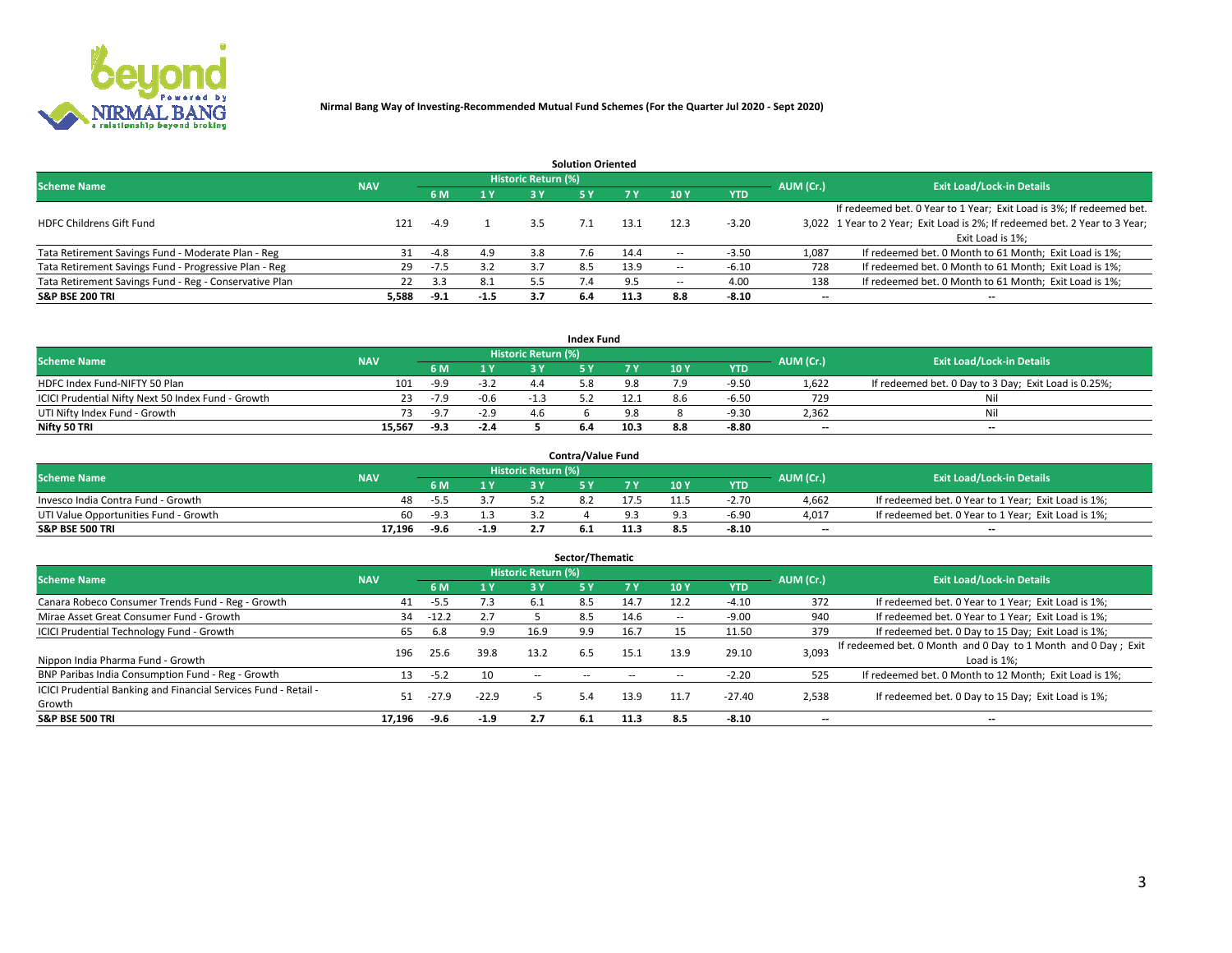

| <b>Dynamic Asset Allocation Funds</b>                   |            |                                  |        |     |     |        |                          |            |                          |                                                          |  |  |  |  |
|---------------------------------------------------------|------------|----------------------------------|--------|-----|-----|--------|--------------------------|------------|--------------------------|----------------------------------------------------------|--|--|--|--|
| <b>Scheme Name</b>                                      | AUM (Cr.)  | <b>Exit Load/Lock-in Details</b> |        |     |     |        |                          |            |                          |                                                          |  |  |  |  |
|                                                         | <b>NAV</b> | 6 M                              | 1 Y    |     |     |        | <b>10Y</b>               | <b>YTD</b> |                          |                                                          |  |  |  |  |
| ICICI Prudential Balanced Advantage Fund - Reg - Growth |            | $-4.2$                           | 3.2    | 5.1 |     | 11.5   | 10.8                     | $-3.50$    | 25,409                   | If redeemed bet. 0 Year to 1 Year; Exit Load is 1%;      |  |  |  |  |
| Invesco India Dynamic Equity Fund - Growth              | 30         | $-2.3$                           | 1.6    |     |     |        |                          | $-2.10$    | 741                      | If redeemed bet. 0 Month to 3 Month; Exit Load is 0.25%; |  |  |  |  |
| Nippon India Balanced Advantage Fund - Growth           | 91         | $-4.7$                           | $-0.1$ |     |     |        |                          | $-3.60$    | 2,782                    | If redeemed bet. 0 Month to 12 Month; Exit Load is 1%;   |  |  |  |  |
| SBI Dynamic Asset Allocation Fund - Reg - Growth        | 13.        | $-6.0$                           | $-1.4$ | 2.6 | 5.4 | $\sim$ | $\overline{\phantom{a}}$ | $-5.60$    | 576                      | If redeemed bet. 0 Month to 12 Month; Exit Load is 1%;   |  |  |  |  |
| NIFTY 50 Hybrid Composite Debt 65:35 Index              | 10,426     | $-1.7$                           | 4.1    |     | 7.9 | 10.4   | 9.2                      | $-1.30$    | $\overline{\phantom{a}}$ |                                                          |  |  |  |  |

| <b>Hybrid Aggressive</b>                        |            |                                  |     |    |            |        |      |            |                          |                                                        |  |  |  |  |
|-------------------------------------------------|------------|----------------------------------|-----|----|------------|--------|------|------------|--------------------------|--------------------------------------------------------|--|--|--|--|
| <b>Scheme Name</b>                              | AUM (Cr.)  | <b>Exit Load/Lock-in Details</b> |     |    |            |        |      |            |                          |                                                        |  |  |  |  |
|                                                 | <b>NAV</b> | 6 M                              | 1 Y |    |            | 7 V    | 10Y  | <b>YTD</b> |                          |                                                        |  |  |  |  |
| Canara Robeco Equity Hybrid Fund - Growth       | 169        |                                  | 7.3 | 64 |            |        |      | 0.40       | 3,041                    | If redeemed bet. 0 Year to 1 Year; Exit Load is 1%;    |  |  |  |  |
| SBI Equity Hybrid Fund - Growth                 | 138        | $-6.3$                           | ⊥.b |    |            | 13.4   | 10.7 | $-5.00$    | 30,192                   | If redeemed bet. 0 Month to 12 Month; Exit Load is 1%; |  |  |  |  |
| Mirae Asset Hybrid - Equity Fund - Reg - Growth |            |                                  |     |    | $\sim$ $-$ | $\sim$ | --   | $-4.60$    | 3,468                    | If redeemed bet. 0 Year to 1 Year; Exit Load is 1%;    |  |  |  |  |
| ICICI Prudential Equity & Debt Fund - Growth    | 127        | $-10.9$                          |     |    |            | 12.3   |      | $-9.70$    | 17,615                   | If redeemed bet. 0 Year to 1 Year; Exit Load is 1%;    |  |  |  |  |
| NIFTY 50 Hybrid Composite Debt 65:35 Index      | 10.426     | $-1.7$                           | 4.1 |    |            | 10.4   |      | -1.30      | $\overline{\phantom{a}}$ | $- -$                                                  |  |  |  |  |

| <b>Arbitrage Fund</b>                      |            |           |     |                     |     |        |        |            |           |                                                          |  |  |  |  |
|--------------------------------------------|------------|-----------|-----|---------------------|-----|--------|--------|------------|-----------|----------------------------------------------------------|--|--|--|--|
| <b>Scheme Name</b>                         | <b>NAV</b> |           |     | Historic Return (%) |     |        |        |            | AUM (Cr.) | <b>Exit Load/Lock-in Details</b>                         |  |  |  |  |
|                                            |            | L M.      | 3 M | 6 M                 |     |        |        | <b>YTD</b> |           |                                                          |  |  |  |  |
| IDFC Arbitrage Fund - Reg - Growth         |            | 25        |     |                     | 4.b |        |        | 4.20       | 8,237     | If redeemed bet. 0 Month to 1 Month; Exit Load is 0.25%; |  |  |  |  |
| Kotak Equity Arbitrage Fund - Reg - Growth |            |           |     |                     |     |        |        | 4.90       | 15,854    | If redeemed bet. 0 Day to 30 Day; Exit Load is 0.25%;    |  |  |  |  |
| Tata Arbitrage Fund - Reg - Growth         |            |           |     | 5.8                 |     | $\sim$ | $\sim$ | 5.90       | 2,062     | If redeemed bet. 0 Day to 30 Day; Exit Load is 0.25%;    |  |  |  |  |
| Nippon India Arbitrage Fund - Growth       |            | 20<br>L.8 | 3.9 | лq                  |     |        |        | 5.00       | 7.847     | If redeemed bet. 0 Month to 1 Month; Exit Load is 0.25%; |  |  |  |  |

| Overnight Fund                                      |            |     |     |                     |     |           |            |                 |                          |                                  |  |  |  |  |
|-----------------------------------------------------|------------|-----|-----|---------------------|-----|-----------|------------|-----------------|--------------------------|----------------------------------|--|--|--|--|
| <b>Scheme Name</b>                                  | <b>NAV</b> |     |     | Historic Return (%) |     |           | <b>YTM</b> | Avg             | AUM (Cr.)                | <b>Exit Load/Lock-in Details</b> |  |  |  |  |
|                                                     |            | 1W  | 2 W | 1 M                 | : M | <b>1Y</b> |            | <b>Maturity</b> |                          |                                  |  |  |  |  |
| Aditya Birla Sun Life Overnight Fund - Reg - Growth | 1,087      | 2.9 | 2.9 | 2.8                 | 2.9 |           | 3.17       |                 | 7,621                    | Nil                              |  |  |  |  |
| HDFC Overnight Fund - Growth                        | 2,980      | 3.0 | 2.9 | 2.8                 | 2.0 |           | 3.14       | 0.00            | 13,989                   | Nil                              |  |  |  |  |
| ICICI Prudential Overnight Fund - Reg - Growth      | 109        | 2.9 | 2.9 | 2.8                 |     |           | 3.12       |                 | 10,011                   | Nil                              |  |  |  |  |
| Nippon India Overnight Fund - Reg - Growth          | 108        | 3.0 |     | 2.9                 |     |           | 3.09       | 0.00            | 5,363                    | Nil                              |  |  |  |  |
| Kotak Overnight Fund - Reg - Growth                 | 1.074      | 2.9 | 2.9 | 2.8                 | 2.8 |           | 3.14       |                 | 6,183                    | Nil                              |  |  |  |  |
| <b>CRISIL Liquid Fund Index</b>                     | $- -$      | 3.7 | 3.9 | 3.9                 | 4.6 | 5.6       | --         | $- -$           | $\overline{\phantom{a}}$ | $- -$                            |  |  |  |  |

### **Overnight Fund**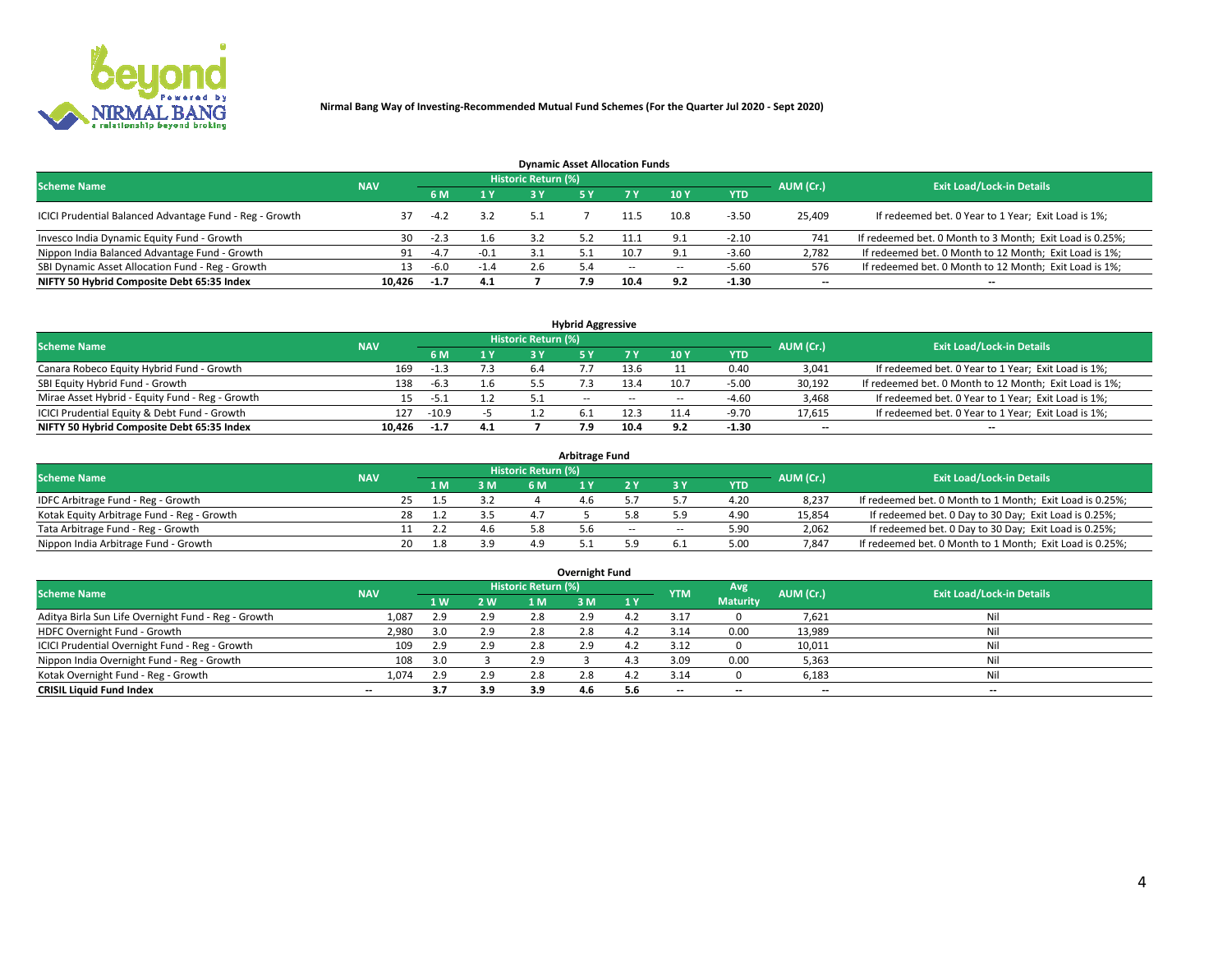

| <b>Liquid Funds</b>                              |                                  |     |     |     |     |     |                          |                 |                          |                          |  |  |  |  |
|--------------------------------------------------|----------------------------------|-----|-----|-----|-----|-----|--------------------------|-----------------|--------------------------|--------------------------|--|--|--|--|
| <b>Scheme Name</b>                               | <b>Exit Load/Lock-in Details</b> |     |     |     |     |     |                          |                 |                          |                          |  |  |  |  |
|                                                  | <b>NAV</b>                       | 1 W | 2 W | 1 M | ዩ M | 1Y  | <b>YTM</b>               | <b>Maturity</b> | AUM (Cr.)                |                          |  |  |  |  |
| Aditya Birla Sun Life Liquid Fund - Reg - Growth | 322                              |     | 3.4 |     |     |     | 3.67                     | 0.14            | 36,679                   | *Ref Footnote            |  |  |  |  |
| ICICI Prudential Liquid Fund - Reg - Growth      | 297                              | 3.1 | 3.2 |     | 4.3 | 3.4 | 3.63154                  | 0.12            | 57,335                   | *Ref Footnote            |  |  |  |  |
| Kotak Liquid Fund - Reg - Growth                 | 4,053                            | 3.0 | 3.2 |     |     |     | 3.43                     | 0.12            | 36,040                   | *Ref Footnote            |  |  |  |  |
| Nippon India Liquid Fund - Growth                | 4,891                            | 3.0 | 3.2 |     | 4.4 | 5.4 | 3.57                     | 0.15            | 30,604                   | *Ref Footnote            |  |  |  |  |
| Mahindra Manulife Liquid Fund - Reg - Growth     | 1,300                            | 21  | 3.3 |     | 4.2 | 5.4 | 3.61                     | 0.15            | 2,144                    | *Ref Footnote            |  |  |  |  |
| <b>CRISIL Liquid Fund Index</b>                  | $- -$                            | 3.7 | 3.9 | 3.9 | 4.O | 5.6 | $\overline{\phantom{a}}$ | $- -$           | $\overline{\phantom{a}}$ | $\overline{\phantom{m}}$ |  |  |  |  |

|                                              |            |      |     |                     | <b>Ultra Short Fund</b> |       |            |                 |                          |                                  |
|----------------------------------------------|------------|------|-----|---------------------|-------------------------|-------|------------|-----------------|--------------------------|----------------------------------|
| <b>Scheme Name</b>                           | <b>NAV</b> |      |     | Historic Return (%) |                         |       | <b>YTM</b> | Avg             | AUM (Cr.)                | <b>Exit Load/Lock-in Details</b> |
|                                              |            | 1 M. | 3 M | 6 M                 | 1 Y                     |       |            | <b>Maturity</b> |                          |                                  |
| HDFC Ultra Short Term Fund - Reg - Growth    |            | 7.8  | 9.6 |                     |                         | $- -$ |            | 0.44            | 7.697                    | Ni                               |
| L&T Ultra Short Term Fund - Growth           |            |      |     |                     |                         |       |            | 0.45            | 1.960                    | Ni                               |
| <b>NIFTY Ultra Short Duration Debt Index</b> | 4,147      |      | 6.9 |                     | 6.9                     | . כ   | $-$        | $- -$           | $\overline{\phantom{a}}$ | $-$                              |

| <b>Money Market Fund</b>                                |            |      |     |                     |     |       |                          |                 |                          |                                  |  |  |  |  |
|---------------------------------------------------------|------------|------|-----|---------------------|-----|-------|--------------------------|-----------------|--------------------------|----------------------------------|--|--|--|--|
| <b>Scheme Name</b>                                      | <b>NAV</b> |      |     | Historic Return (%) |     |       | <b>YTM</b>               | Avg             | AUM (Cr.)                | <b>Exit Load/Lock-in Details</b> |  |  |  |  |
|                                                         |            | 1 M  | 3 M | 6 M                 |     | 3 Y   |                          | <b>Maturity</b> |                          |                                  |  |  |  |  |
| Aditya Birla Sun Life Money Manager Fund - Reg - Growth | 277        | 6.8  | 9.8 | 8.6                 |     | 7.9   | 4.45                     | 0.58            | 9,214                    | Nil                              |  |  |  |  |
| HDFC Money Market Fund - Growth                         | 4,300      | -6.2 | 10  | 8.7                 |     |       | 4.53                     | 0.64            | 8,422                    | Nil                              |  |  |  |  |
| Tata Money Market Fund - Reg - Growth                   | 3,537      | 6.4  | 9.2 |                     |     |       | 4.59                     | 0.52            | 424                      | Nil                              |  |  |  |  |
| <b>CRISIL Liquid Fund Index</b>                         | $- -$      | 3.9  | 4.6 |                     | 5.6 | $- -$ | $\overline{\phantom{a}}$ | $- -$           | $\overline{\phantom{a}}$ | $\overline{\phantom{a}}$         |  |  |  |  |

|                                       |            |       |      |                     | <b>Short Term Fund</b> |     |      |                 |           |                                  |
|---------------------------------------|------------|-------|------|---------------------|------------------------|-----|------|-----------------|-----------|----------------------------------|
| <b>Scheme Name</b>                    | <b>NAV</b> |       |      | Historic Return (%) |                        |     | YTM  | Avg             | AUM (Cr.) | <b>Exit Load/Lock-in Details</b> |
|                                       |            | 1 M . | 3 M  | 6 M                 |                        | 2V  |      | <b>Maturity</b> |           |                                  |
| HDFC Short Term Debt Fund - Growth    |            | 25.1  | 19.9 | 14.4                | 11.8                   | 8.9 |      | 3.46            | 11,138    | M                                |
| Nippon India Short Term Fund - Growth | 39         | 18.3  |      |                     | 10.4                   |     | 5.86 |                 | 6,825     | N                                |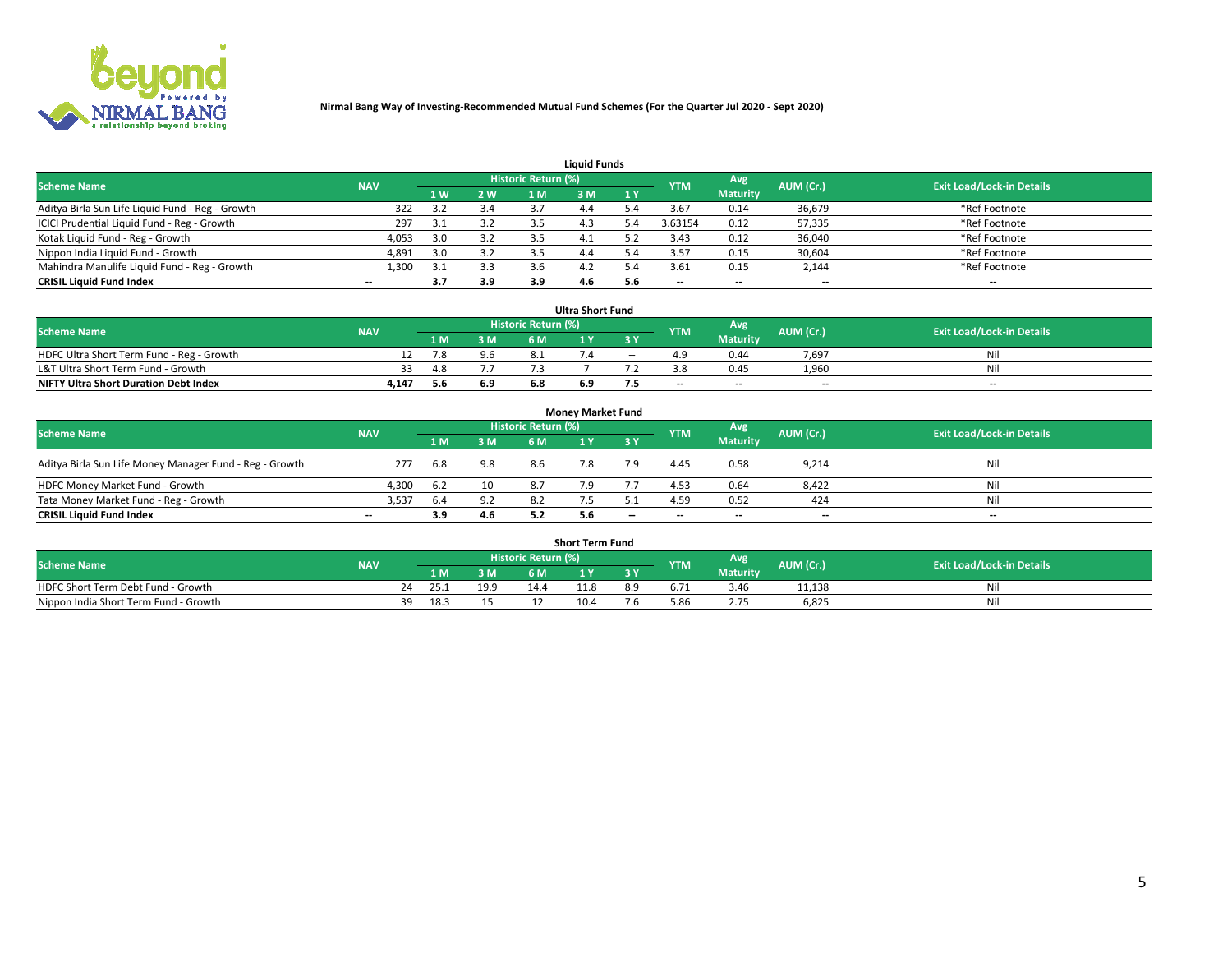

|                                           | <b>Low Duration Fund</b> |      |      |                     |           |     |                  |                 |           |                                  |  |  |  |  |  |
|-------------------------------------------|--------------------------|------|------|---------------------|-----------|-----|------------------|-----------------|-----------|----------------------------------|--|--|--|--|--|
| <b>Scheme Name</b>                        | <b>NAV</b>               |      |      | Historic Return (%) |           |     | <b>YTM</b>       | Avg             | AUM (Cr.) | <b>Exit Load/Lock-in Details</b> |  |  |  |  |  |
|                                           |                          | L M. | 3 M  |                     |           | 3 Y |                  | <b>Maturity</b> |           |                                  |  |  |  |  |  |
| Axis Treasury Advantage Fund - Growth     | ?.332                    | 11.5 | 11 0 |                     | $\circ$ - |     |                  | 1.06            | 4,955     | Nil                              |  |  |  |  |  |
| Canara Robeco Savings Fund - Reg - Growth |                          | 8.8  | 10.2 |                     |           |     | 4.1 <sup>2</sup> | 1.04            | 1,049     | Nil                              |  |  |  |  |  |
| IDFC Low Duration Fund - Reg - Growth     | 30                       | 10.5 | 10.9 | ດາ                  | 8.4       |     | $4.1^{\circ}$    | 1.01            | 4,575     | Nil                              |  |  |  |  |  |

| <b>Banking &amp; PSU Bond Funds</b>                 |            |    |      |      |                     |  |           |            |                 |           |                                  |  |  |  |
|-----------------------------------------------------|------------|----|------|------|---------------------|--|-----------|------------|-----------------|-----------|----------------------------------|--|--|--|
| <b>Scheme Name</b>                                  | <b>NAV</b> |    |      |      | Historic Return (%) |  |           | <b>YTM</b> | Avg             | AUM (Cr.) | <b>Exit Load/Lock-in Details</b> |  |  |  |
|                                                     |            |    | 1 M. | 3 M  | 6 M                 |  | <b>AV</b> |            | <b>Maturity</b> |           |                                  |  |  |  |
| HDFC Banking and PSU Debt Fund - Reg - Growth       |            |    | 21.2 | 17.9 | 13.3                |  | 8.4       | 6.41       | 3.33            | 6.416     | Ni                               |  |  |  |
| Kotak Banking and PSU Debt Fund - Reg - Growth      |            | 49 | 22.8 | 19.5 |                     |  |           | 6.11       | 4.73            | 7.146     | Ni                               |  |  |  |
| Nippon India Banking & PSU Debt Fund - Reg - Growth |            | 16 | 17.9 | 18.6 |                     |  |           |            | 3.27            | 5,211     | Ni                               |  |  |  |

| <b>Corporate Bond Funds</b>                         |            |      |      |                            |      |  |            |          |           |                                                         |  |  |  |  |
|-----------------------------------------------------|------------|------|------|----------------------------|------|--|------------|----------|-----------|---------------------------------------------------------|--|--|--|--|
| <b>Scheme Name</b>                                  | <b>NAV</b> |      |      | <b>Historic Return (%)</b> |      |  | <b>YTM</b> | Avg      | AUM (Cr.) | <b>Exit Load/Lock-in Details</b>                        |  |  |  |  |
|                                                     |            |      | 3 M  | 6 M                        |      |  |            | Maturity |           |                                                         |  |  |  |  |
| ICICI Prudential Corporate Bond Fund - Reg - Growth |            | 22.8 | 20.1 |                            |      |  |            | 3.60     | 15.799    | Nil                                                     |  |  |  |  |
| L&T Triple Ace Bond Fund - Reg - Growth             | 56         | 27.0 | 24.9 | 20.1                       |      |  |            | 8.15     | 3,871     | If redeemed bet. 0 Month to 3 Month; Exit Load is 0.5%; |  |  |  |  |
| Kotak Corporate Bond Fund - Std - Growth            | 2.815      | 20.0 | 16.4 | 12.7                       | 10.6 |  | 5.33       | 2.09     | 4.607     | Nil                                                     |  |  |  |  |

| <b>Credit Risk Fund</b>                    |            |    |      |      |                            |      |       |            |                 |           |                                                           |  |
|--------------------------------------------|------------|----|------|------|----------------------------|------|-------|------------|-----------------|-----------|-----------------------------------------------------------|--|
| <b>Scheme Name</b>                         | <b>NAV</b> |    |      |      | <b>Historic Return (%)</b> |      |       | <b>YTM</b> | Avg             | AUM (Cr.) | <b>Exit Load/Lock-in Details</b>                          |  |
|                                            |            |    | 1 M  | 3M   | 6 M                        |      | 73 Y. |            | <b>Maturity</b> |           |                                                           |  |
| ICICI Prudential Credit Risk Fund - Growth |            | 23 | 24.7 | 13.1 | 10.1                       | 10.2 | و.י   | 8.96       | 2.41            | 6,562     | If redeemed bet. 0 Year to 1 Year; Exit Load is 1%;       |  |
| HDFC Credit Risk Debt Fund - Reg - Growth  |            |    | 27.4 | 15.6 | 10.1                       | 9.4  | 7.2   | 10.05      | 3.02            | 6,309     | If redeemed bet. 0 Month to 12 Month; Exit Load is 1%; If |  |
|                                            |            |    |      |      |                            |      |       |            |                 |           | redeemed bet. 12 Month to 18 Month; Exit Load is 0.5%;    |  |
|                                            |            |    |      |      |                            |      |       |            |                 |           | If redeemed bet. 0 Month to 12 Month; Exit Load is 3%; If |  |
| SBI Credit Risk Fund - Growth              |            | 33 | 19.0 | 13.1 |                            | 8.8  | 6.7   | 8.33       | 2.65            | 3,895     | redeemed bet. 12 Month to 24 Month; Exit Load is 1.5%; If |  |
|                                            |            |    |      |      |                            |      |       |            |                 |           | redeemed bet. 24 Month to 36 Month; Exit Load is 0.75%;   |  |

| <b>Floater Fund</b>                      |            |                     |      |      |      |     |     |            |                 |           |                                                         |
|------------------------------------------|------------|---------------------|------|------|------|-----|-----|------------|-----------------|-----------|---------------------------------------------------------|
| <b>Scheme Name</b>                       | <b>NAV</b> | Historic Return (%) |      |      |      |     |     | <b>YTM</b> | Avg             | AUM (Cr.) | <b>Exit Load/Lock-in Details</b>                        |
|                                          |            |                     | 1 M  | ЗM   | 6 M. | . . | י כ |            | <b>Maturity</b> |           |                                                         |
| Nippon India Floating Rate Fund - Growth |            | ٦Δ                  | 22.6 | 19.3 |      | .   |     | 5.65       | 2.90            | 11.636    | If redeemed bet. 0 Month to 1 Month; Exit Load is 0.5%; |